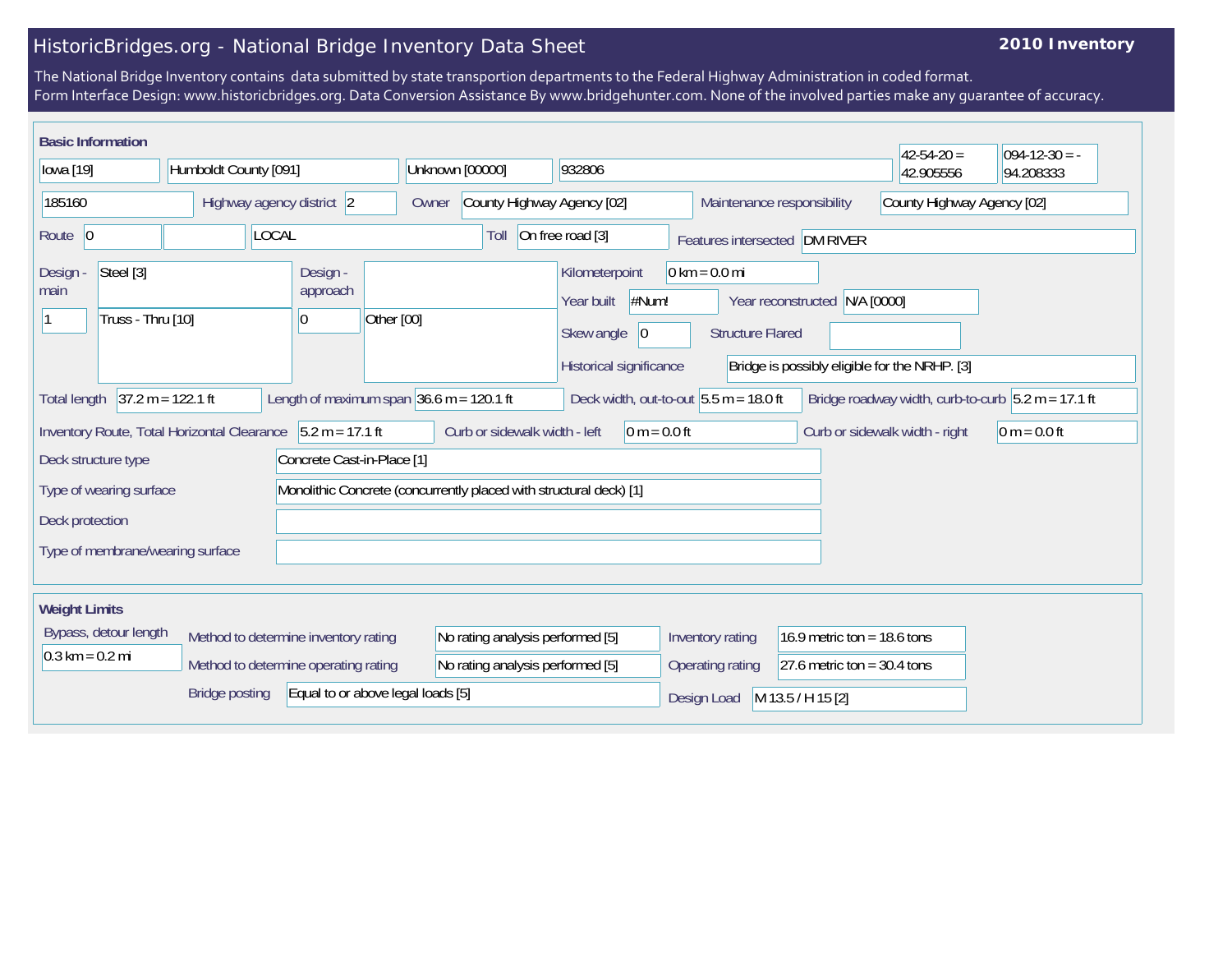| <b>Functional Details</b>                                                                                                                                |                                                                                         |  |  |  |  |  |  |  |  |
|----------------------------------------------------------------------------------------------------------------------------------------------------------|-----------------------------------------------------------------------------------------|--|--|--|--|--|--|--|--|
| Average daily truck traffi   0<br>Average Daily Traffic<br>$ 10\rangle$                                                                                  | Year 2003<br>Future average daily traffic<br>$ 12\rangle$<br>2029<br>%<br>Year          |  |  |  |  |  |  |  |  |
| Road classification<br>Local (Rural) [09]                                                                                                                | Approach roadway width<br>$8.5 m = 27.9 ft$<br>Lanes on structure 2                     |  |  |  |  |  |  |  |  |
| Type of service on bridge Highway [1]<br>Direction of traffic One lane bridge for 2 - way traffic [3]<br>Bridge median                                   |                                                                                         |  |  |  |  |  |  |  |  |
| Parallel structure designation<br>No parallel structure exists. [N]                                                                                      |                                                                                         |  |  |  |  |  |  |  |  |
| Type of service under bridge<br>Waterway [5]                                                                                                             | $ 0\rangle$<br>Navigation control<br>Lanes under structure                              |  |  |  |  |  |  |  |  |
| $0 = N/A$<br>Navigation vertical clearanc                                                                                                                | Navigation horizontal clearance $ 0 = N/A$                                              |  |  |  |  |  |  |  |  |
| Minimum navigation vertical clearance, vertical lift bridge $\vert$ 0 m = 0.0 ft<br>Minimum vertical clearance over bridge roadway<br>$3.07 m = 10.1 ft$ |                                                                                         |  |  |  |  |  |  |  |  |
| Minimum lateral underclearance reference feature Feature not a highway or railroad [N]                                                                   |                                                                                         |  |  |  |  |  |  |  |  |
| Minimum lateral underclearance on left $0 = N/A$<br>Minimum lateral underclearance on right $0 = N/A$                                                    |                                                                                         |  |  |  |  |  |  |  |  |
| Minimum Vertical Underclearance $ 0 = N/A$                                                                                                               | Minimum vertical underclearance reference feature Feature not a highway or railroad [N] |  |  |  |  |  |  |  |  |
| Appraisal ratings - underclearances N/A [N]                                                                                                              |                                                                                         |  |  |  |  |  |  |  |  |
|                                                                                                                                                          |                                                                                         |  |  |  |  |  |  |  |  |
| <b>Repair and Replacement Plans</b>                                                                                                                      |                                                                                         |  |  |  |  |  |  |  |  |
| Type of work to be performed                                                                                                                             | Work done by                                                                            |  |  |  |  |  |  |  |  |
|                                                                                                                                                          | $ 0\rangle$<br>Bridge improvement cost<br>$ 0\rangle$<br>Roadway improvement cost       |  |  |  |  |  |  |  |  |
|                                                                                                                                                          | Length of structure improvement<br>0 m = $0.0$ ft<br>Total project cost<br>$ 0\rangle$  |  |  |  |  |  |  |  |  |
|                                                                                                                                                          | Year of improvement cost estimate                                                       |  |  |  |  |  |  |  |  |
|                                                                                                                                                          | Border bridge - state<br>Border bridge - percent responsibility of other state          |  |  |  |  |  |  |  |  |
|                                                                                                                                                          | Border bridge - structure number                                                        |  |  |  |  |  |  |  |  |